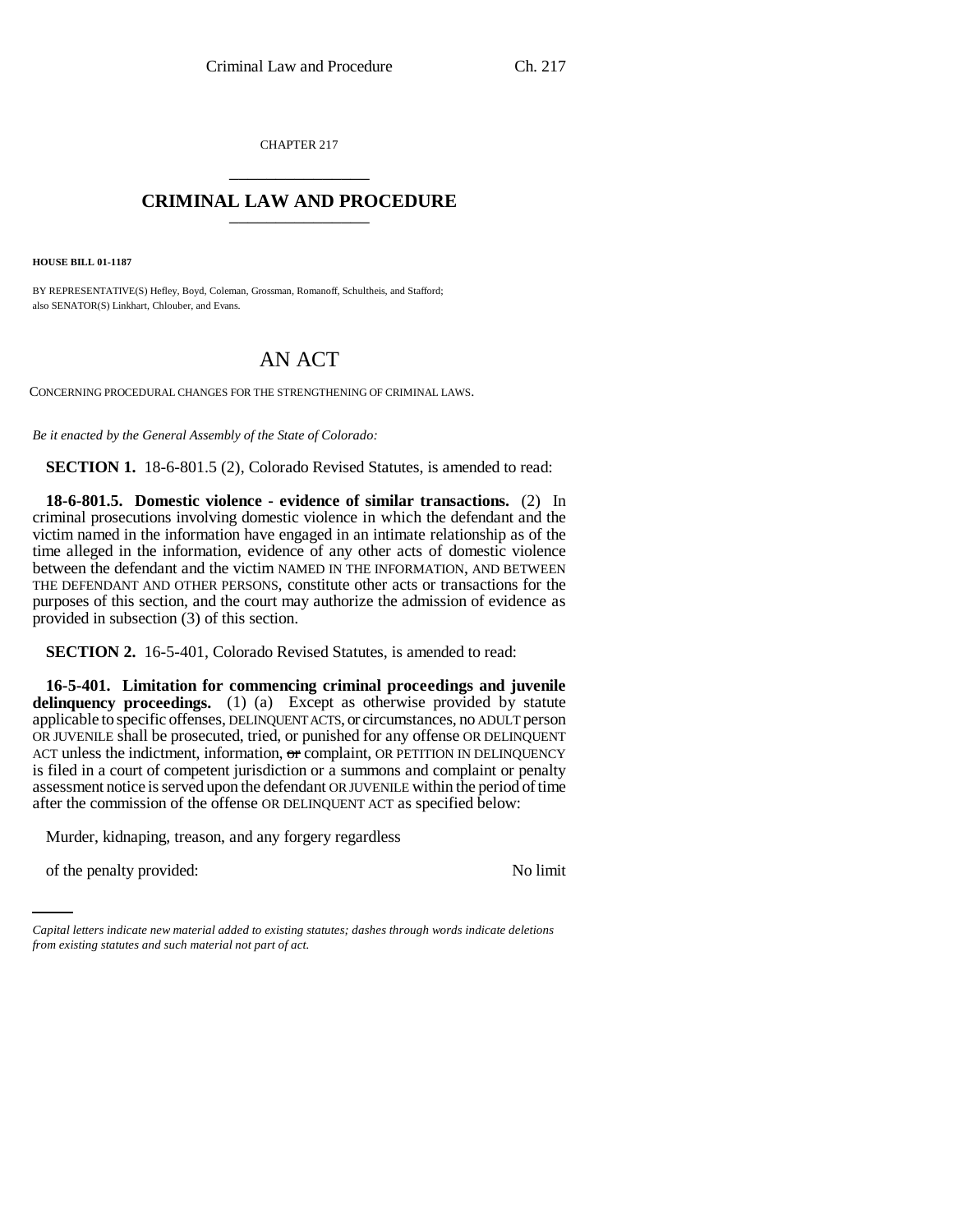| Attempt, conspiracy, or solicitation to commit murder;      |                 |  |
|-------------------------------------------------------------|-----------------|--|
| attempt, conspiracy, or solicitation to commit kidnaping;   |                 |  |
| attempt, conspiracy, or solicitation to commit treason; and |                 |  |
| attempt, conspiracy, or solicitation to commit any forgery  |                 |  |
| regardless of the penalty provided:                         | No limit        |  |
| Other felonies:                                             | Three years     |  |
| Misdemeanors:                                               | Eighteen months |  |
| Class 1 and 2 misdemeanor traffic offenses:                 | One year        |  |
| Petty offenses:                                             | Six months      |  |
|                                                             |                 |  |

(b) Repealed.

(c) FOR PURPOSES OF THIS SECTION:

(I) "DELINQUENT ACT" HAS THE SAME MEANING AS DEFINED IN SECTION 19-1-103 (36), C.R.S.

(II) "JUVENILE" MEANS A CHILD AS DEFINED IN SECTION 19-1-103 (18), C.R.S.

(III) "PETITION IN DELINQUENCY" MEANS ANY PETITION FILED BY A DISTRICT ATTORNEY PURSUANT TO SECTION 19-2-512, C.R.S.

(2) The time limitations imposed by this section shall be tolled if the ADULT offender OR JUVENILE is absent from the state of Colorado, and the duration of such absence, not to exceed five years, shall be excluded from the computation of the time within which any complaint, information, or indictment, OR PETITION IN DELINQUENCY must otherwise be filed or returned.

(3) The period within which a prosecution must be commenced does not include any period in which a prosecution is pending against the ADULT defendant OR JUVENILE for the same conduct, even if the indictment, information, or complaint, OR PETITION IN DELINQUENCY which commences the prosecution is quashed or the proceedings thereon are set aside or are reversed on appeal.

(4) When an offense OR DELINQUENT ACT is based on a series of acts performed at different times, the period of limitation prescribed by this code starts at the time when the last act IN THE SERIES OF ACTS is committed.

(4.5) The period within which a prosecution must be commenced shall begin to run upon discovery of the criminal act OR THE DELINQUENT ACT for:

(a) Offenses relating to the "Uniform Commercial Code", pursuant to part 5 of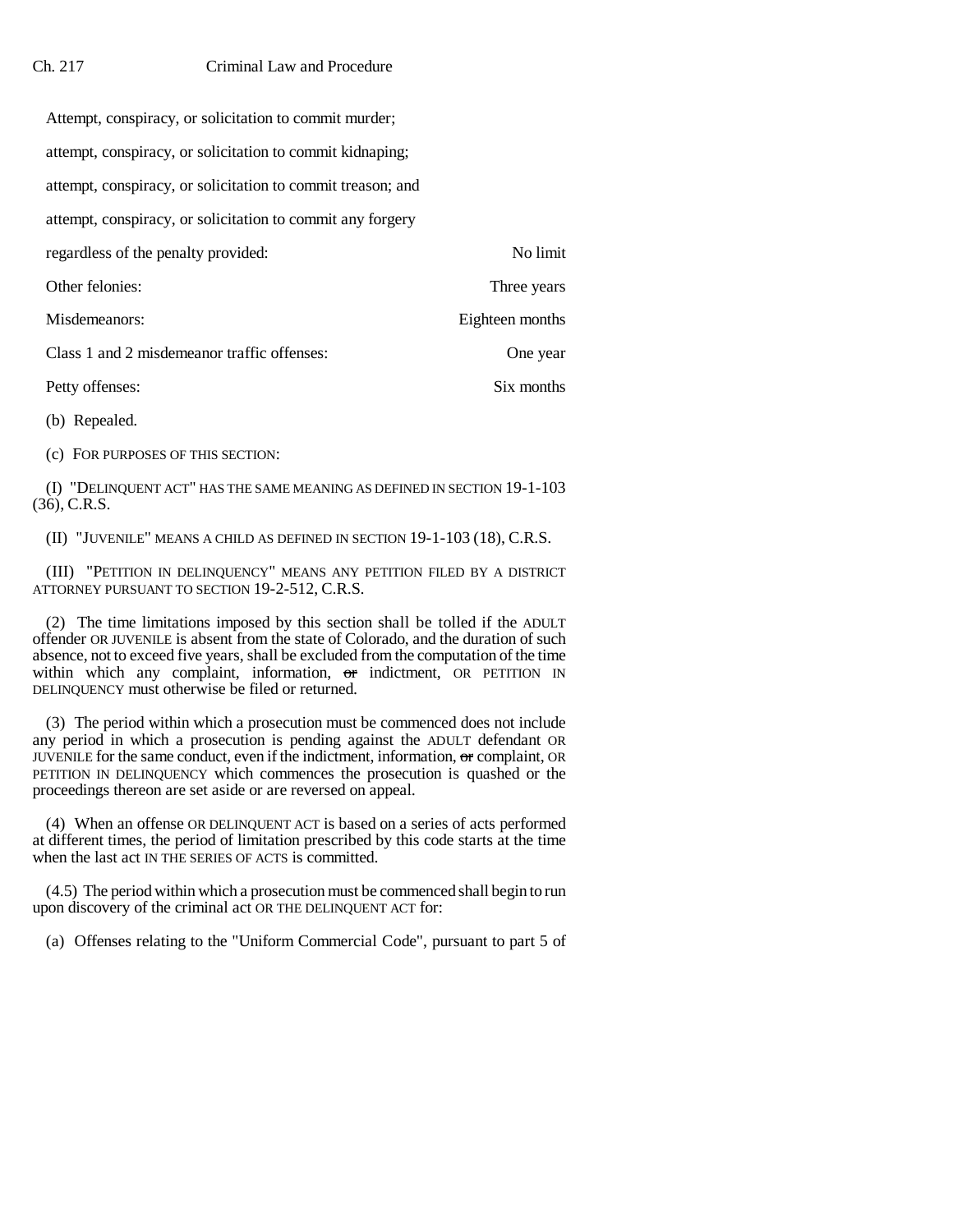article 5 of title 18, C.R.S.;

(b) Computer crime, pursuant to article 5.5 of title 18, C.R.S.;

(c) Theft, pursuant to section 18-4-401, C.R.S.;

(d) Theft of trade secrets, pursuant to section 18-4-408, C.R.S.;

(e) Defacing or destruction of written instruments, pursuant to section 18-4-507, C.R.S.;

(f) Criminal simulation, pursuant to section 18-5-110, C.R.S.;

(g) Obtaining signature by deception, pursuant to section 18-5-112, C.R.S.;

(h) Criminal impersonation, pursuant to section 18-5-113, C.R.S.;

(i) Offering a false instrument for recording, pursuant to section 18-5-114, C.R.S.;

(j) Dual contracts to induce loan, pursuant to section 18-5-208, C.R.S.;

(k) Issuing a false financial statement or obtaining a financial transaction device by false statements, pursuant to section 18-5-209, C.R.S.;

(l) Unlawful activity concerning the selling of land, pursuant to section 18-5-302, C.R.S.;

(m) Offenses relating to equity skimming, pursuant to part 8 of article 5 of title 18, C.R.S.;

(n) Offenses relating to bribery and corrupt influences, pursuant to part 3 of article 8 of title 18, C.R.S.;

(o) Offenses relating to abuse of public office, pursuant to part 4 of article 8 of title 18, C.R.S.;

(p) Offenses relating to perjury, pursuant to part 5 of article 8 of title 18, C.R.S.;

(q) Offenses relating to the "Colorado Organized Crime Control Act", pursuant to article 17 of title 18, C.R.S.;

(r) Unlawful concealment of transactions, pursuant to section 11-11-105, C.R.S.;

(s) Embezzlement or misapplication of funds, pursuant to section 11-11-107, C.R.S.;

(t) Unlawful acts or omissions relating to financial institutions, pursuant to section 11-11-108, C.R.S.;

(u) Criminal offenses relating to industrial banks, pursuant to section 11-22-114 (3), C.R.S.; and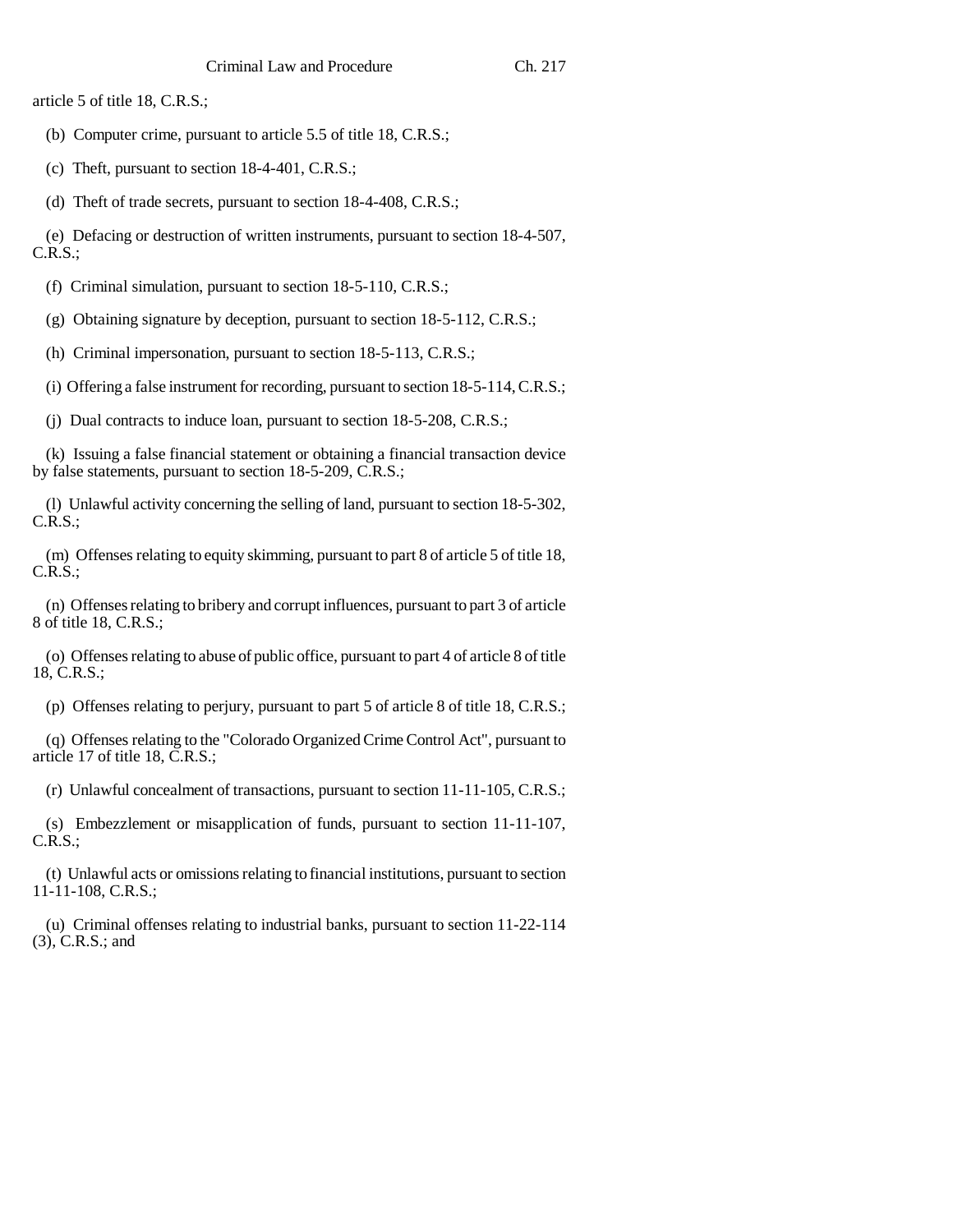(v) Criminal offenses relating to savings and loan associations, pursuant to section 11-41-127, C.R.S.

(5) The period of time during which a AN ADULT person OR JUVENILE may be prosecuted shall be extended for an additional three years as to any offense OR DELINQUENT ACT charged under sections 18-8-302, 18-8-303, 18-8-306, 18-8-307, 18-8-402, 18-8-406, 18-8-407, 39-21-118, and 39-22-621 (3), C.R.S.

(6) The period of time during which  $\alpha$  AN ADULT person OR JUVENILE may be prosecuted shall be extended for an additional seven years as to any offense OR DELINQUENT ACT charged under section 18-3-402, C.R.S., or section 18-3-403, C.R.S., as it existed prior to July 1, 2000, when the victim at the time of the commission of the act is a child under fifteen years of age, or under section 18-3-405, 18-3-405.3, 18-6-302, 18-6-402, 18-6-403, 18-6-404, 18-7-402, 18-7-403, 18-7-403.5, 18-7-404, 18-7-405, 18-7-405.5, or 18-7-406, C.R.S., or charged as criminal attempt, conspiracy, or solicitation to commit any of the acts specified in any of said sections.

(7) When the victim at the time of the commission of the offense OR DELINQUENT ACT is a child under fifteen years of age, the period of time during which a AN ADULT person OR JUVENILE may be prosecuted shall be extended for an additional seven years as to a felony charged under section 18-3-404, C.R.S., or criminal attempt, conspiracy, or solicitation to commit such a felony, and such period shall be extended for an additional three years and six months as to a misdemeanor charged under section 18-3-404, C.R.S., or criminal attempt, conspiracy, or solicitation to commit such a misdemeanor.

(8) (a) Notwithstanding the provisions of paragraph (a) of subsection (1) of this section, the period of time during which  $a$  AN ADULT person OR JUVENILE may be prosecuted shall be ten years after the commission of the offense OR DELINQUENT ACT as to any offense OR DELINQUENT ACT:

(I) Charged under section 18-3-402, 18-3-403, as it existed prior to July 1, 2000, 18-3-405, 18-3-405.3, 18-6-302, 18-6-402, 18-6-403, 18-6-404, 18-7-402, 18-7-403, 18-7-403.5, 18-7-404, 18-7-405, 18-7-405.5, or 18-7-406, C.R.S.;

(II) Charged as a felony under section 18-3-404, C.R.S.; or

(III) Charged as criminal attempt, conspiracy, or solicitation to commit any of the offenses specified in subparagraphs  $(I)$  and  $(II)$  of this paragraph  $(a)$ .

(b) This subsection (8) shall apply to offenses AND DELINQUENT ACTS committed on or after July 1, 1984.

(9) Notwithstanding the provisions of paragraph (a) of subsection (1) of this section, the period of time during which  $\frac{1}{a}$  AN ADULT person OR JUVENILE may be prosecuted shall be five years after the commission of the offense OR DELINQUENT ACT as to a misdemeanor charged under section 18-3-404, C.R.S., or criminal attempt, conspiracy, or solicitation to commit such a misdemeanor. This subsection (9) shall apply to offenses AND DELINQUENT ACTS committed on or after January 1, 1986.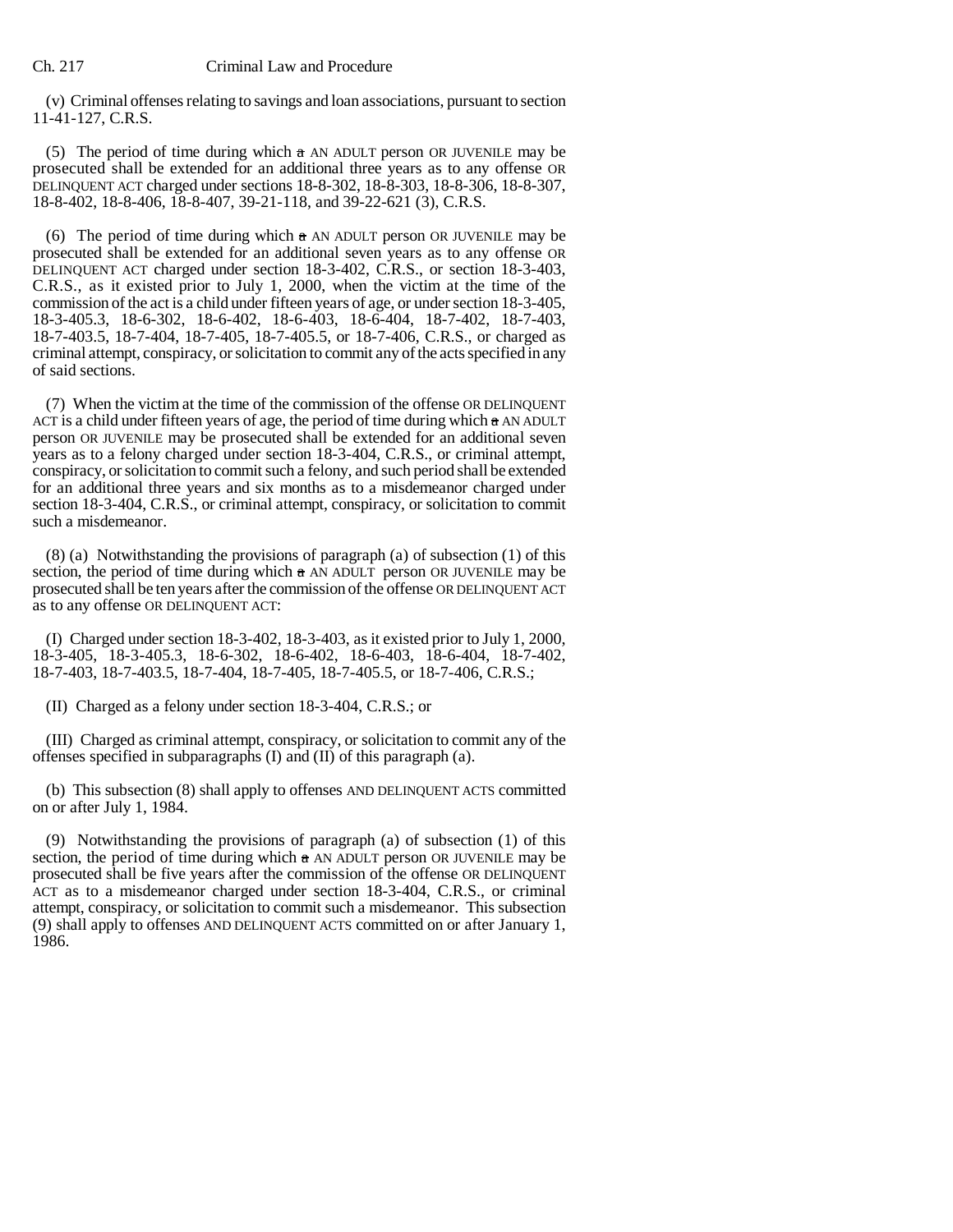Criminal Law and Procedure Ch. 217

(10) Notwithstanding the provisions of paragraph (a) of subsection (1) of this section, the period of time during which  $\alpha$  AN ADULT person OR JUVENILE may be prosecuted shall be three years after the date of the affected election as to a charge of any violation of any provision of the "Fair Campaign Practices Act", article 45 of title 1, C.R.S., or any criminal attempt, conspiracy, or solicitation to violate any provision of the "Fair Campaign Practices Act". This subsection (10) shall apply to offenses AND DELINQUENT ACTS committed on or after July 1, 1991.

(11) Notwithstanding the provisions of paragraph (a) of subsection (1) of this section, the period of time during which  $\alpha$  AN ADULT person OR JUVENILE may be prosecuted shall be three years after the discovery of the offense OR DELINQUENT ACT as to any offense OR DELINQUENT ACT charged under section 18-4-408, C.R.S. This subsection (11) shall apply to offenses AND DELINQUENT ACTS committed on or after July 1, 1998.

(12) The applicable period of limitations specified in subsection (1) of this section shall not apply to charges OF OFFENSES OR DELINQUENT ACTS brought to facilitate the disposition of a case, or to lesser included or non-included charges OF OFFENSES OR DELINQUENT ACTS given to the court or a jury at a trial on the merits, by the accused.

**SECTION 3.** 16-5-401.1 (1), Colorado Revised Statutes, is amended to read:

**16-5-401.1. Legislative intent in enacting section 16-5-401 (6) and (7).** (1) The intent of the general assembly in enacting section 16-5-401 (6) and (7) in 1982 was to create a ten-year statute of limitations as to offenses AND DELINQUENT ACTS specified in said subsections committed on or after July 1, 1979.

**SECTION 4.** 16-5-402, Colorado Revised Statutes, is amended to read:

**16-5-402. Limitation for collateral attack upon trial judgment.** (1) Except as otherwise provided in subsection (2) of this section, no person who has been convicted AS AN ADULT OR WHO HAS BEEN ADJUDICATED AS A JUVENILE under a criminal statute of this or any other state of the United States shall collaterally attack the validity of that conviction OR ADJUDICATION unless such attack is commenced within the applicable time period, as provided in this subsection (1), following the date of said conviction, OR FOR PURPOSES OF JUVENILE ADJUDICATION THE APPLICABLE TIME PERIOD WILL BEGIN AT THE TIME OF THE JUVENILE'S EIGHTEENTH BIRTHDAY:

| All class 1 felonies: | No limit        |
|-----------------------|-----------------|
| All other felonies:   | Three years     |
| Misdemeanors:         | Eighteen months |
| Petty offenses:       | Six months      |

(1.5) If an appellate court can determine on the face of the motion, files, and record in a case that a collateral attack is outside the time limits specified in subsection (1) of this section, the appellate court may deny relief on that basis, regardless of whether the issue of timeliness was raised in the trial court.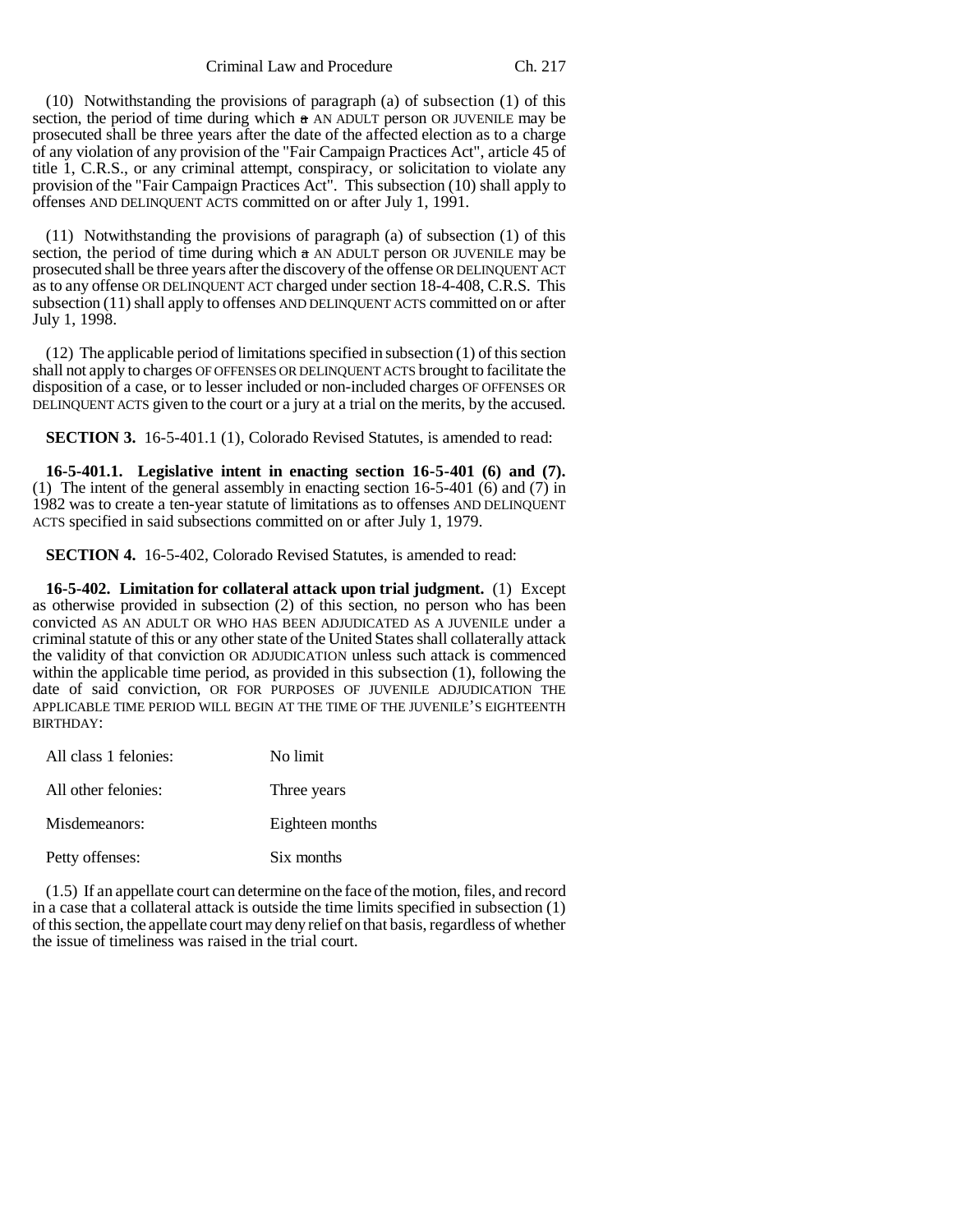## Ch. 217 Criminal Law and Procedure

(2) In recognition of the difficulties attending the litigation of stale claims and the potential for frustrating various statutory provisions directed at repeat offenders, former offenders, and habitual offenders, the only exceptions to the time limitations specified in subsection (1) of this section shall be:

(a) A case in which the court entering judgment of conviction OR ENTERING ADJUDICATION did not have jurisdiction over the subject matter of the alleged offense;

(b) A case in which the court entering judgment of conviction OR ENTERING ADJUDICATION did not have jurisdiction over the person of the defendant OR JUVENILE;

(c) Where the court hearing the collateral attack finds by a preponderance of the evidence that the failure to seek relief within the applicable time period was caused by an adjudication of incompetence or by commitment of the defendant OR JUVENILE to an institution for treatment as a mentally ill person; or

(d) Where the court hearing the collateral attack finds that the failure to seek relief within the applicable time period was the result of circumstances amounting to justifiable excuse or excusable neglect.

(3) If the judgment of conviction OR ADJUDICATION to which any collateral attack is directed was sustained upon review by a court of appellate jurisdiction in the state where the judgment OR ADJUDICATION was entered, no collateral attack on such judgment OR ADJUDICATION shall be permitted whether commenced within or outside the time limitations set forth in subsection (1) of this section, unless said collateral attack is based upon an opinion of the court of last resort subsequently announced in the state where the judgment OR ADJUDICATION was entered, which opinion is given retroactive effect in a manner invalidating the conviction OR ADJUDICATION.

(4) FOR PURPOSES OF THIS SECTION:

(a) "ADJUDICATION", EXCEPT AS USED IN PARAGRAPH (c) OF SUBSECTION (2) OF THIS SECTION, INCLUDES "ADJUDICATED" AND HAS THE SAME MEANING AS DEFINED IN SECTION 19-1-103 (2), C.R.S.

(b) "JUVENILE" MEANS A CHILD AS DEFINED IN SECTION 19-1-103 (8), C.R.S.

**SECTION 5.** 30-10-606 (6), Colorado Revised Statutes, is amended to read:

**30-10-606. Coroner - inquiry, grounds - postmortem - jury - certificate of death.** (6) (a) Notwithstanding the provisions of sections 12-43-218 and 13-90-107 (1) (d) or (1) (g), C.R.S., the coroner holding an inquest or investigation pursuant to this section has the authority to request and receive a copy of:

(I) Any autopsy report or medical information from any pathologist, physician, dentist, hospital, or health care provider or institution IF SUCH REPORT OR INFORMATION IS RELEVANT TO THE INQUEST OR INVESTIGATION; or AND

(II) Any information, record, or report related to treatment, consultation, counseling, or therapy services from any licensed psychologist, professional counselor, marriage and family therapist, social worker, alcohol and drug abuse